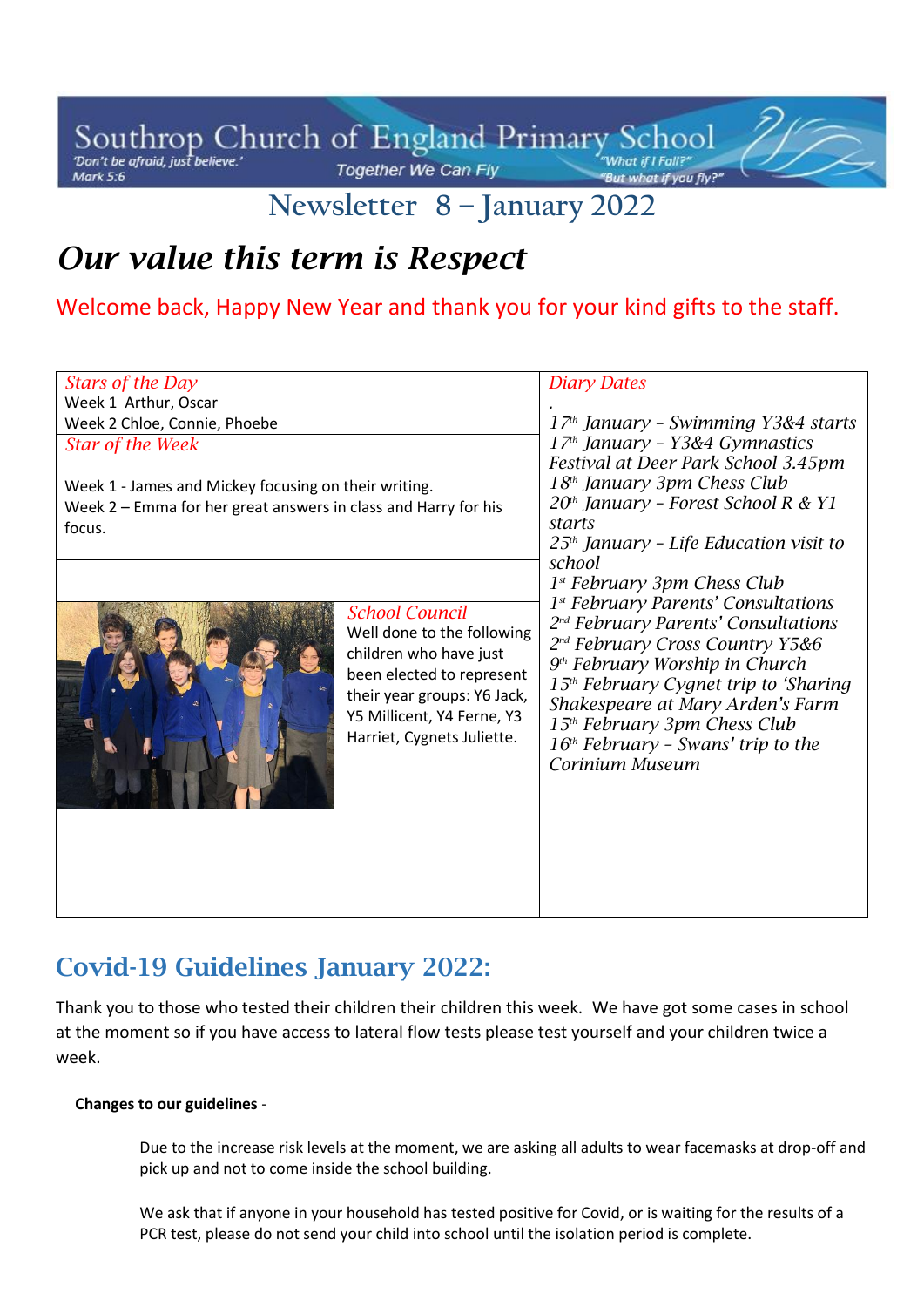If you have access to lateral flow tests please test yourselves and your children twice a week if you feel comfortable doing this. It is helpful to the school to help contain outbreaks.

For the time being we are endeavouring to keep the Swan and Cygnet class apart at school and using different areas of the playground.

Please could you continue to talk to your children about the importance of washing their hands thoroughly and regularly?

#### **Covid Measures:**

- We will continue to:
	- o ask pupils to wash their hands on arrival at school and after breaks and at hometime.
	- $\circ$  ventilate the classrooms, but not at expense of necessary warmth, open windows and doors to clear air when room not in use.
	- o hold outdoor worship where possible
	- o have additional cleaning of high touch areas at lunchtime.
- Face coverings are recommended for staff in crowded spaces, though not required.
- Staff continue to wash hands first thing on arrival at school.
- Symptomatic staff or pupils, and those who record a positive test, will still need to isolate in line with current guidance.
- The Co-Head teachers are required to monitor cases to identify any outbreaks and close contacts. If 5 staff or pupils test positive within a 10 day period or if a member of staff or pupil is admitted to hospital we will seek public health advice and implement additional infection control measures – e.g. additional cleaning, additional ventilation.

Full details can be seen in the Outbreak Management Plan on the website.

#### **Covid-19 Symptoms**

The main symptoms of coronavirus (COVID-19) are usually mild, but some people can become very unwell.

- High temperature this means you feel hot to touch on your chest or back (you do not need to measure your temperature)
- New, continuous cough this means coughing a lot for more than an hour, or 3 or more coughing episodes in 24 hours (if you usually have a cough, it may be worse than usual)
- Loss or change to your sense of smell or taste this means you've noticed you cannot smell or taste anything, or things smell or taste different to normal

Most people with coronavirus have at least one of these symptoms.

If you have these symptoms you are able to seek testing.

You can ask for a test:

- for yourself, if you have coronavirus symptoms now (a high temperature, a new, continuous cough, or a loss or change to your sense of smell or taste)
- for someone you live with, if they have coronavirus symptoms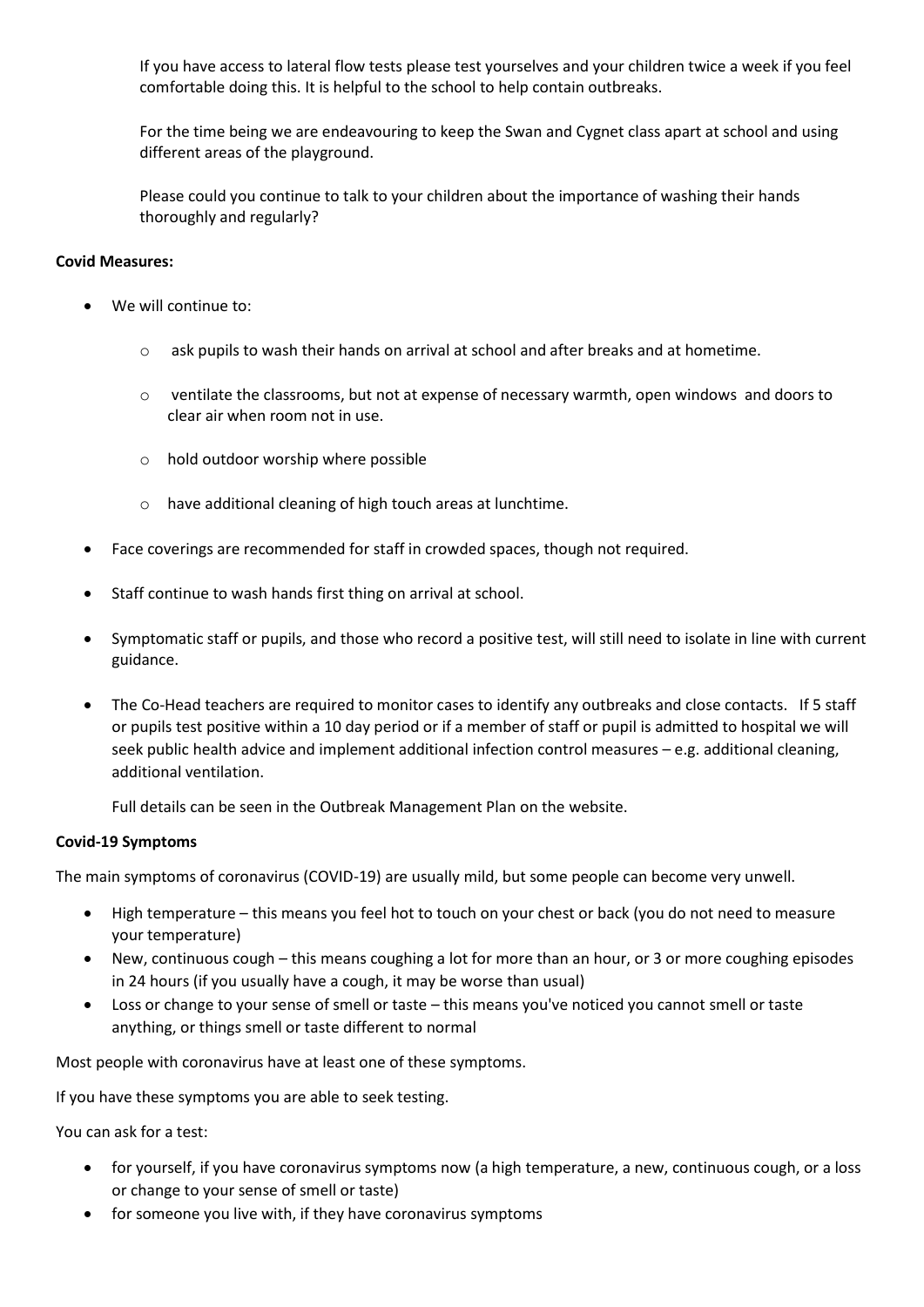You need to get the test done in the first 5 days of having symptoms.

[https://www.nhs.uk/conditions/coronavirus-covid-19/testing-for-coronavirus/ask-for-a-test-to-check-if-you-have](https://www.nhs.uk/conditions/coronavirus-covid-19/testing-for-coronavirus/ask-for-a-test-to-check-if-you-have-coronavirus/)[coronavirus/](https://www.nhs.uk/conditions/coronavirus-covid-19/testing-for-coronavirus/ask-for-a-test-to-check-if-you-have-coronavirus/)

#### **Adhering to Government Guidance**

Please adhere to the latest government guidance on socialising and avoiding infection, which can be found at: <https://www.gov.uk/coronavirus>

#### **Covid-19 Arrangements**

If you have any concerns or questions about the new arrangements in school please contact Mrs Simmons [\(admin@southrop.gloucs.sch.uk\)](mailto:admin@southrop.gloucs.sch.uk) , Miss Davies or Mrs McLellan [\(head@southrop.gloucs.sch.uk\)](mailto:head@southrop.gloucs.sch.uk)

### **Online learning**

We have had to jump back into a mixture of school learning and online learning this week. Well done to all the children this week, you have just got on with it! Please see the links below to help if you need them to get into your Zoom lesson.

| <b>RECEPTION</b>                                                   | YEAR 1 and 2                                    |  |  |
|--------------------------------------------------------------------|-------------------------------------------------|--|--|
| https://zoom.us/j/98829955682?pwd=dWdPbFZrMlc                      | https://zoom.us/j/94920865344?pwd=U3pLYW1qOTVTe |  |  |
| 4dDRDdlFQNU9XK0c0Zz09                                              | VUvckM4bzFFbHZFZz09                             |  |  |
| Meeting ID: 988 2995 5682                                          | Meeting ID: 949 2086 5344                       |  |  |
| Passcode: 7NGGaJ                                                   | Passcode: rF2Dy1                                |  |  |
| Y3/4                                                               | Y5/6                                            |  |  |
| https://zoom.us/j/96289752207?pwd=dUthdjR2KzY4S                    | https://zoom.us/j/96456872037?pwd=MUUzaVc0MmJQ  |  |  |
| UIrVVN6L05Lc3NkUT09                                                | V2dHWVJRMmpwR0FqZz09                            |  |  |
| Meeting ID: 962 8975 2207                                          | Meeting ID: 964 5687 2037                       |  |  |
| Passcode: Ydgd6g                                                   | Passcode: T7jjgK                                |  |  |
|                                                                    |                                                 |  |  |
| <b>Swans</b>                                                       |                                                 |  |  |
| https://zoom.us/j/94769263963?pwd=ZkM2YkJIc2RBcEhqZGpqYkUrL2hOQT09 |                                                 |  |  |
| Meeting ID: 947 6926 3963                                          |                                                 |  |  |
| Passcode: d49ip1                                                   |                                                 |  |  |
| <b>Whole School</b>                                                |                                                 |  |  |
| https://zoom.us/j/96350362507?pwd=U2Z5cmxCU0RRRFoxWjlURnp2TDN3QT09 |                                                 |  |  |
| Meeting ID: 963 5036 2507                                          |                                                 |  |  |
| Passcode: Sns328                                                   |                                                 |  |  |
|                                                                    |                                                 |  |  |

### **Rapunzel**

It was great to try out a different pantomime experience at the small but perfectly formed Chipping Norton Theatre. The staff at the theatre looked after us very well and we particularly appreciated the elaborate sets and live music. Not all of us appreciated the soaking we got! A big thank you to the PTA for funding the coach.

### **In the Swan Classroom**

The pantomime always makes a great start to the year and the Swan class have been looking at the traditions of pantomime and doing some writing related to Rapunzel. Before we go on to look at newspaper reports we have explored some poetry and written some kennings, which fits in well with our current topic, **The Anglo-Saxons**.

We have discussed why the Angles, Jutes and Saxons felt able, and were even invited, to invade Britain once the Romans had left. We can see around us some of their influence in place names which are familiar to us, such as – ford, -ham, -stow. We will go on to look at their lifestyle, religious beliefs and culture, including through our artwork, where we will be designing and making Anglo-Saxon brooches. At the end of term we have a great trip to the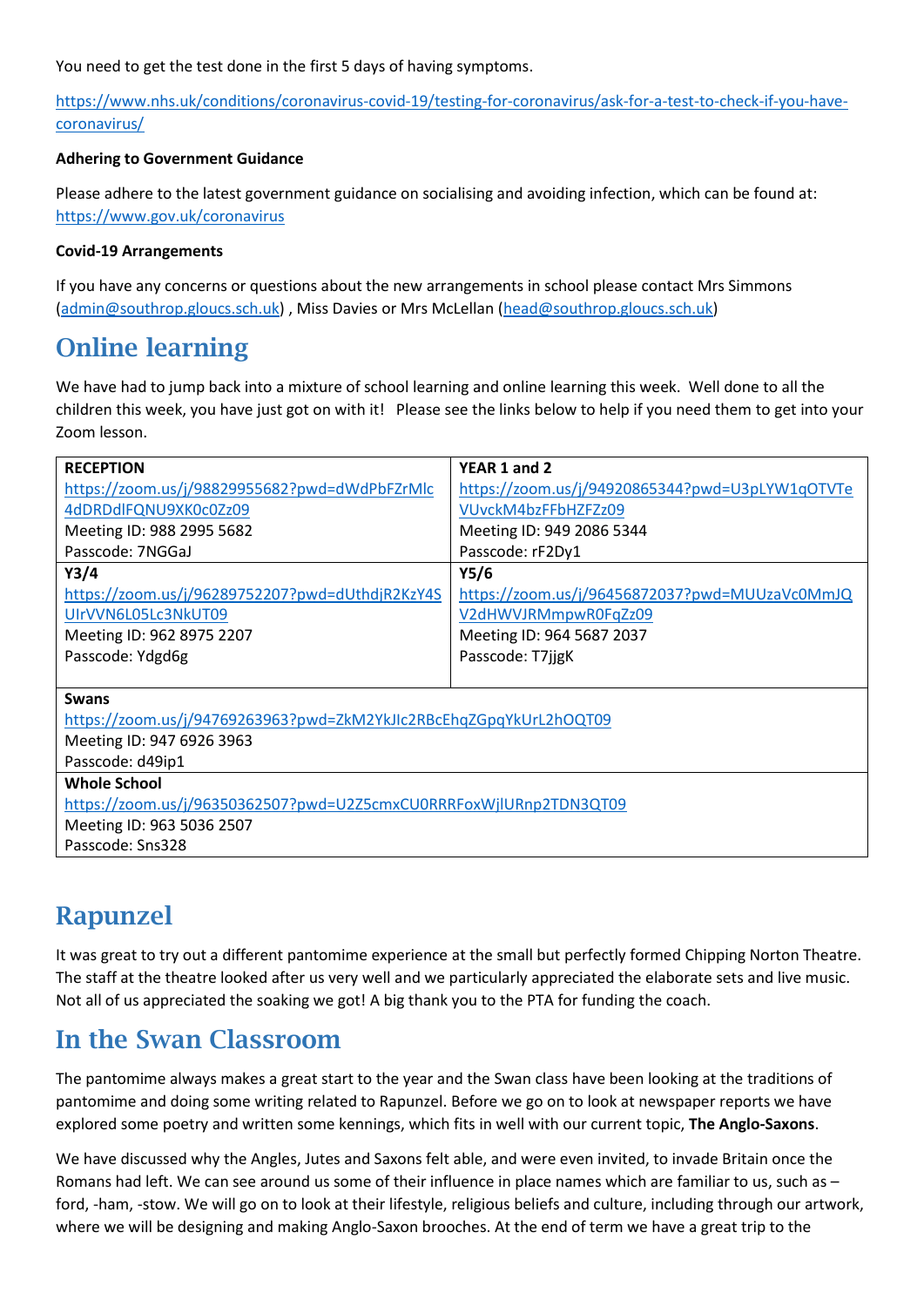Corinium Museum planned, where we will find out about the grave of an Anglo-Saxon woman that was discovered in Butler's Field in Lechlade, and why she has been nick-named "Mrs Getty"!

In Maths Year 3 are starting with fractions, Year 4 with tables and all are going on to written methods for addition and subtraction. Year 5 are starting with multiplication, Year 6 with fractions and both groups finish the term with work on angles.

For Computing we are exploring algorithms and the coding possibilities available with Scratch software. Y3&4 will be creating a quiz and Y5&6 a game, with a final version relating to our topic. You can check out Scratch on the education website and explore some tutorials at<https://scratch.mit.edu/>

Religious Education looks at how festivals and family life show what matters to Jewish people and we are hoping to have a virtual tour of the synagogue in Cheltenham.

Science for all year groups is Properties of and Changing Materials, carrying out investigations to test the most suitable material for a particular purpose and looking at how materials change when they are mixed, heated and cooled.

PE this term will be dance and athletics.

If you would like to find out more about our topic at home please take a look at these websites:

<https://www.bbc.co.uk/bitesize/topics/zxsbcdm> <https://www.natgeokids.com/uk/discover/history/general-history/anglo-saxons/> <https://www.theschoolrun.com/homework-help/anglo-saxons> <https://coriniummuseum.org/discover/collections/featured-objects/anglo-saxon/>

## **In the Cygnet Classroom**

This term the children are thinking about people that were ' Famous for Five Minutes'. They started by learning about Ernest Shackleton and will move on to Queen Elizabeth I, Queen Victoria and Queen Elizabeth II. The children will also learn about William Shakespeare and a trip has been arranged to Stratford on the 15<sup>th</sup> February. This topic is history based and the children will be learning about timelines.

The children have been focusing on books from different settings. Their first book Fox by Margaret Wild is based in Australia. They have had to describe either the Fox, Magpie or Dog using their wonderful adjectives. In Maths the children have been continuing with their understanding of number up to 3 digit numbers. They have also been learning about subtraction. The year 2s are getting very whizzy at using their number facts to help them. In science we are thinking about different materials and the children have been on a hunt for them around the classroom. They also had to use their senses to find out their properties.



The children found it amazing that some plastic was really soft and others were really hard! In RE the children will be learning about Judaism and how Jewish people live. They will have a zoom lesson from a synagogue in Cheltenham.

### **… and the Nest**

Reception very much enjoyed coming back to school, anticipating the trip to the theatre for Rapunzel. There was great excitement and we loved reading the fairy tale and learning about pantomimes, so that we were very ready for dames, jokes, singing and sweets. It was an ideal opportunity to explore height and length, as we built towers and plaited string and chanted the chorus of the witch and prince to unsuspecting Rapunzel.

This week we have been feeling the chill and looking at signs of Winter. We have read about what we can see and what we can feel in information books and have been outside to look for ourselves, taking photographs in the playground and Wildlife Garden. The sun was shining and we have beautiful representations of ice, frost, holly,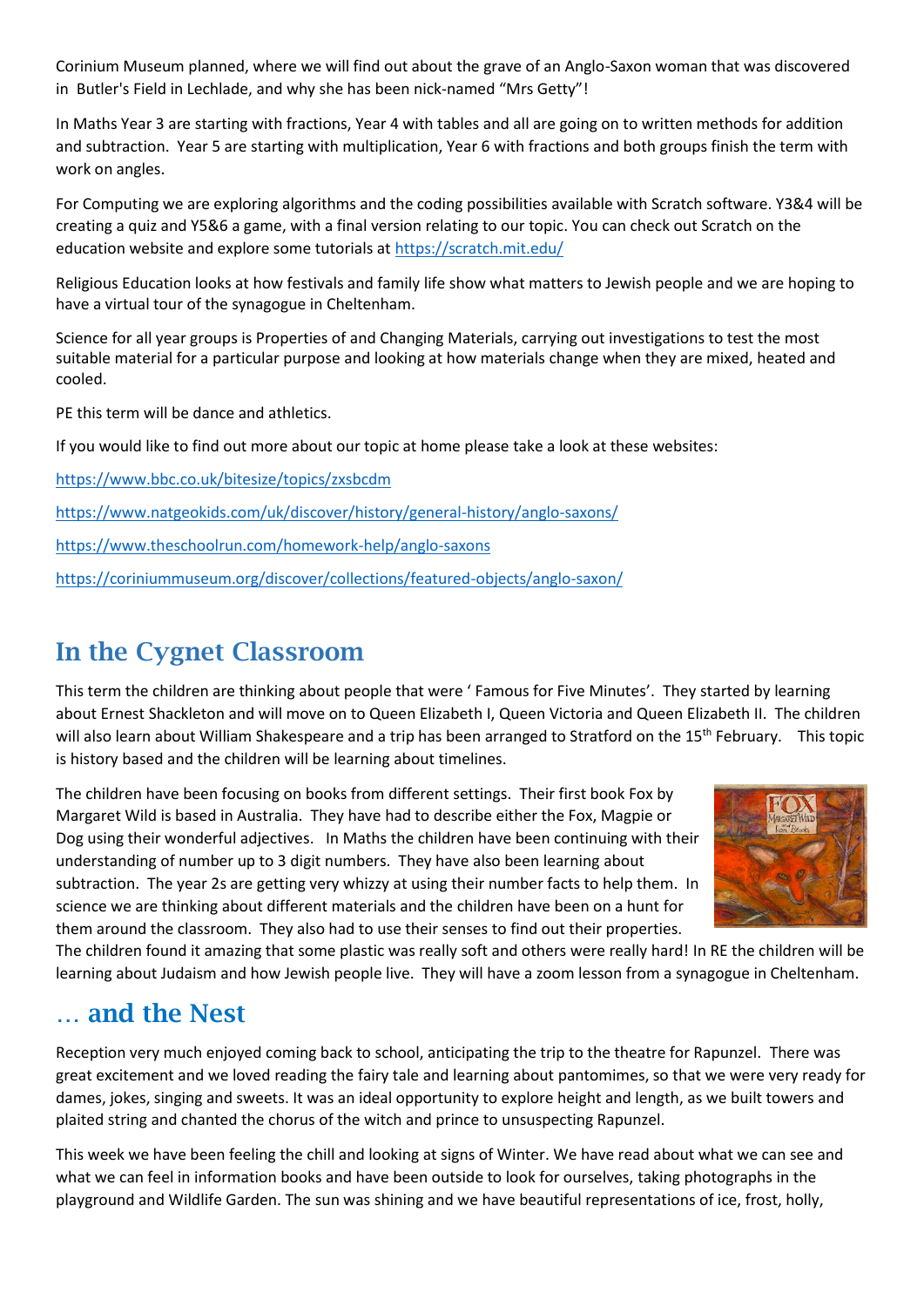evergreens and our wonderful oak tree with bare branches. In Phonics, we have started Set 2 sounds and are delighted to be learning ay, ee, igh and ow as these appear often in our winter sentences in *see, feel* and *snow.*

We are having a lot of fun in Maths using dominoes, playing cards and counters to subitise and partition up to number 4. We are also working on number formation, and looking at patterns - as colours and shapes, dabbing paint and ordering cubes. We will be looking at one more and one less in the next few sessions, ready for number 5.

## **Maths Update**

Thank you to Mrs Dawson for delivering the Maths Update for Parents on-line yesterday. As we have moved to the new Can Do Maths programme this year it is really useful if you can understand it a little and talk with your children about it. The slides from the update meeting will be sent out on the portal.

## **Morning Bell**

A reminder that the school day starts at 8.40 am, please make sure you arrive in time for the morning bell. School is open from 8.00 am if you need to use breakfast club.

## **Chess Club**

Remember Chess club is coming up this Tuesday from 3 – 4pm and will run every other week. If you would like your child to stay for this club, please book them in to After School Club on the portal for 1 hour.

**We are still looking for any chess sets that aren't being used at home that we might be able to use, could you please send them into school. Alternatively, please keep an eye out if you are in a charity shop.** 

## **Accelerated Reader**

Please keep encouraging your children to take the quizzes on Accelerated Reader when they have finished a book. It is motivating for them and helps us to see how they are progressing with their reading. Please use the link on the Learning Zone of our website to make sure you are accessing the correct system.

[http://www.southrop.gloucs.sch.uk/learning\\_zone/pupil\\_access\\_only.html](http://www.southrop.gloucs.sch.uk/learning_zone/pupil_access_only.html) You can also use AR Book Finder to identify books that your child might be interested in which are at the right level for them and for which an AR quiz is available.<https://www.arbookfind.co.uk/UserType.aspx?RedirectURL=%2fdefault.aspx>

# **Times Tables Rockstars**



We understand that a good recall of times tables facts is one of the key building blocks for success in Maths. Because of this we have recently signed up to Times Table Rock Stars to motivate and interest the children in this area of their Maths learning.

Times Tables Rock Stars is a carefully sequenced programme of daily times tables practice. Each week concentrates on a different times table, with a consolidation week for rehearsing the tables that have recently been practised every third week or so.

This format has very successfully boosted times tables recall speed for hundreds of thousands of pupils over the last 8 years in over 16,000 schools worldwide. Ideally it is done on-line, though there is a paper version available. Please get in touch with us if you do not have the necessary equipment for your child to access the website at home.